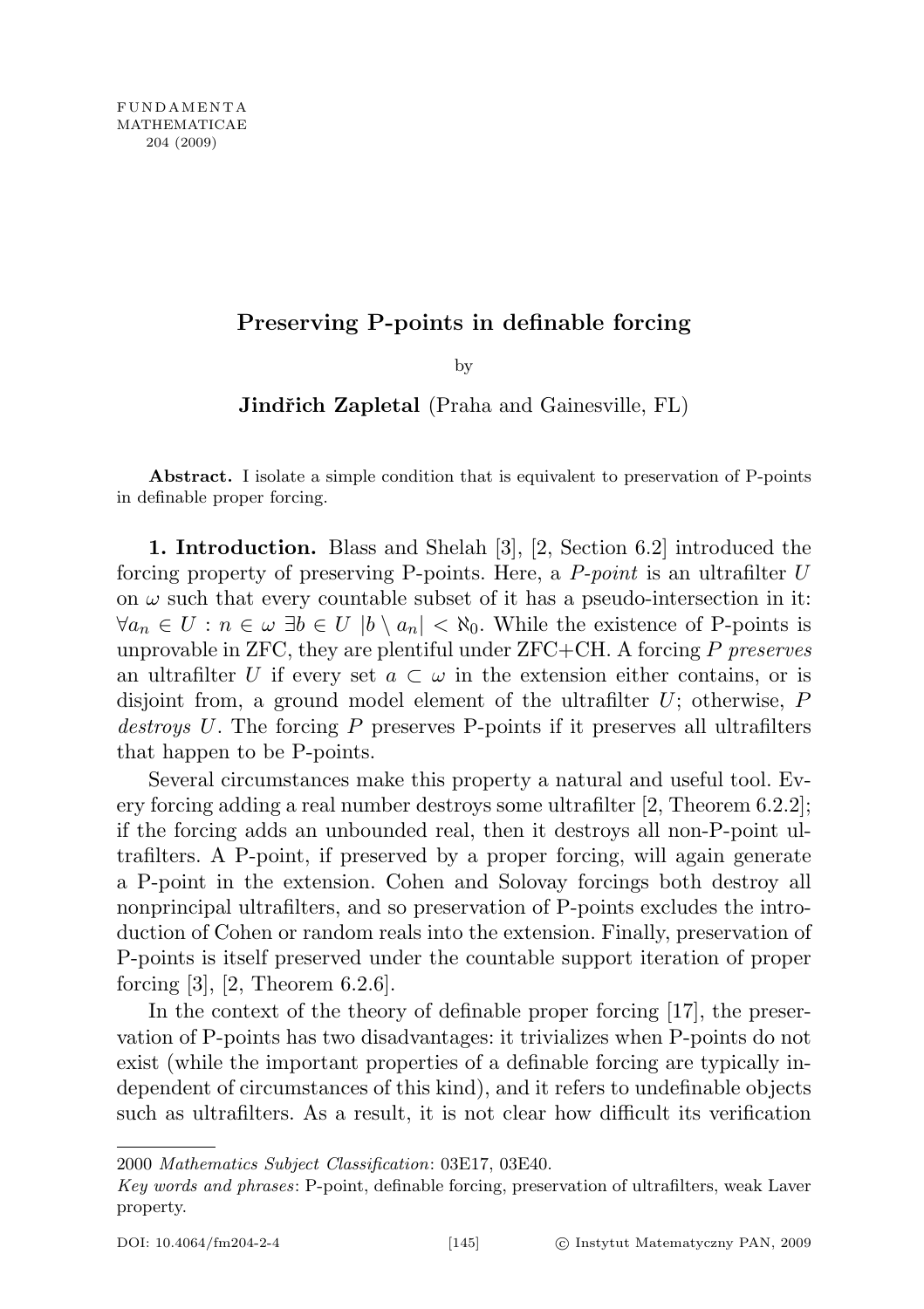might be, and what tools should be used for that verification. In this paper, I will resolve this situation by isolating a simple condition that is equivalent to the preservation of P-points for definable proper forcing in the theory  $ZFC+LC+CH$ . In order to state the theorem, I will need the following definitions.

DEFINITION 1.1. A forcing P does not add splitting reals if for every set  $a \subset \omega$  in the extension there is an infinite ground model subset of  $\omega$  which is either included in a or disjoint from it.

This is a familiar property. Some forcings do not add splitting reals (Sacks forcing, the fat tree forcing [17, Section 4.4.3], the  $E_0$  forcing [16], or Miller forcing [11], to include a diversity of examples), others do (most notably, Cohen and random forcing, as well as all the Maharam algebras [1], and with them all definable c.c.c. forcings adding a real). Clearly, a forcing adding a splitting real preserves no nonprincipal ultrafilters. I do not think that on its own not adding splitting reals is preserved under even two-step iteration. Its conjunction with the bounding property is preserved under the countable support iteration of definable forcings by [17, Corollary 6.3.8], and it is equivalent to the preservation of Ramsey ultrafilters by [17, Section 3.4].

DEFINITION 1.2. A forcing  $P$  has the *weak Laver property* if for every function  $g \in \omega^{\omega}$  in the extension dominated by some ground model function there is a ground model infinite set  $a \text{ }\subset \text{ }\omega$  and a ground model function  $h: a \to \mathcal{P}(\omega)$  such that for every number  $n \in a$ , both  $|h(n)| < 2^n$  and  $g(n) \in h(n)$  hold.

The weak Laver property is less well-known, and on the surface it appears to have nothing to do with preservation of any ultrafilters. It is a weakening of the more familiar Laver [2, Definition 6.3.27] or Sacks properties. Notably, it occurs in [2, Section 7.4.D] in parallel to the proof that the Blass–Shelah forcing preserves P-points. Some more complicated variants of it, iterable in the category of arbitrary proper forcings, appeared in [14, Section 7], to guarantee the preservation of certain more complicated properties of filters on  $\omega$ .

In order to precisely quantify the definability properties of the forcings involved, recall

DEFINITION 1.3. A  $\sigma$ -ideal I on a Polish space X is universally Baire if for every universally Baire set  $A \subset 2^{\omega} \times X$  the set  $\{y \in 2^{\omega} : A_x \in I\}$  is universally Baire.

The class of universally Baire sets first appeared in [4]: these are the sets whose continuous preimages in Hausdorff spaces have the property of Baire. Suitable large cardinal assumptions imply that suitably definable subsets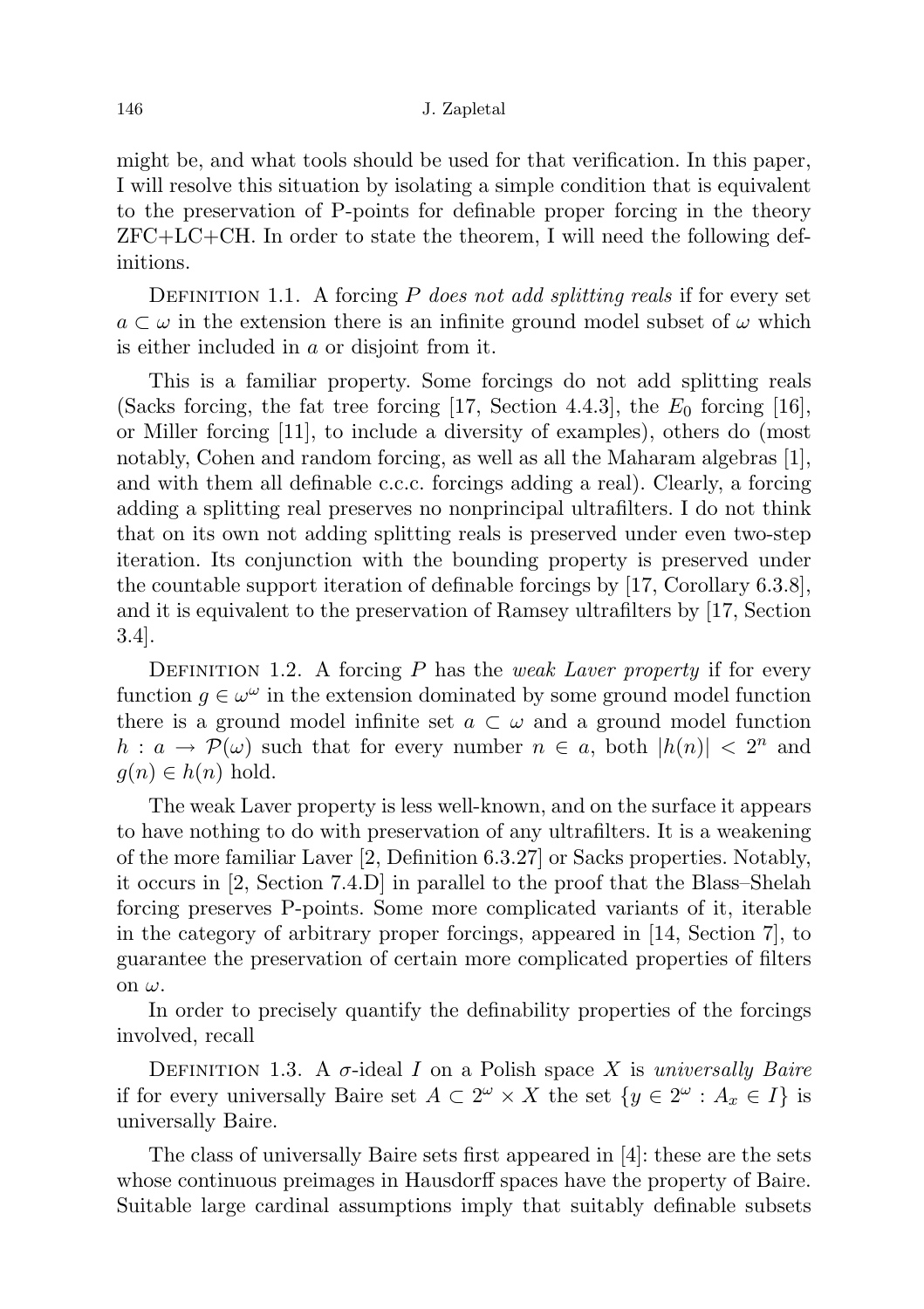of Polish spaces are universally Baire [12], [8, Section 3.3], and analytic sets are universally Baire in ZFC. As [17] shows, a typical definable proper forcing adding a single real is of the form  $P_I$  where I is a universally Baire  $\sigma$ -ideal on a Polish space. The treatment of such a general class of forcings necessitates large cardinal assumptions at many ocassions. In order to prove ZFC theorems for a more restricted, but still significant, class of forcings, I will use the following definability notion considered for example by Sierpinski [7, Theorem 29.19]:

DEFINITION 1.4. A  $\sigma$ -ideal I on a Polish space X is  $\Pi_1^1$  on  $\Sigma_1^1$  if for every analytic set  $A \subset 2^{\omega} \times X$  the set  $\{y \in 2^{\omega} : A_y \in I\}$  is coanalytic.

Most definable tree forcings are of the form  $P_I$  for a  $\mathbf{\Pi}^1_1$  on  $\mathbf{\Sigma}^1_1$   $\sigma$ -ideal I. Now I am ready to state the main result of the paper. On the moral level, it says that in definable proper forcing, the preservation of P-points is equivalent to the conjunction of the weak Laver property and adding no splitting reals.

THEOREM 1.5. (CH) Suppose that  $P$  is a proper forcing preserving  $P$ points. Then P has the weak Laver property and adds no splitting reals.

THEOREM 1.6. Suppose that there is a proper class of Woodin cardinals. If I is a universally Baire  $\sigma$ -ideal on a Polish space such that the quotient forcing  $P_I$  is proper, has the weak Laver property, and adds no splitting reals, then  $P_I$  preserves P-points. If the ideal I is  $\mathbf{\Pi}^1_1$  on  $\mathbf{\Sigma}^1_1$  then the large cardinal assumption is not necessary.

The Continuum Hypothesis assumption in the former theorem is used only to ascertain the existence of many P-points. On the other hand, the definability assumption in the latter theorem is necessary:

EXAMPLE 1.7. (CH) There is a proper forcing which has the Laver property, adds no splitting reals, and fails to preserve a P-point.

The theorems can be used to swiftly argue that certain forcings preserve or do not preserve P-points. For example, the paper [15] shows that countable products of forcings of the form  $P_I$ , where I is a  $\sigma$ -ideal generated by a compact collection of compact sets, do not add splitting reals. These products all have the weak Laver property, their associated ideal is  $\mathbf{\Pi}^1_1$  on  $\Sigma^1_1$  and therefore they must preserve P-points. A direct proof of this product preservation property seems to be out of reach. As another example, the forcings adding a bounded eventually different real must fail to have the weak Laver property, and so they never preserve P-points under CH. On the other hand, the Blass–Shelah forcing of [2, Section 7.4.D] adds an unbounded eventually different real and still preserves P-points.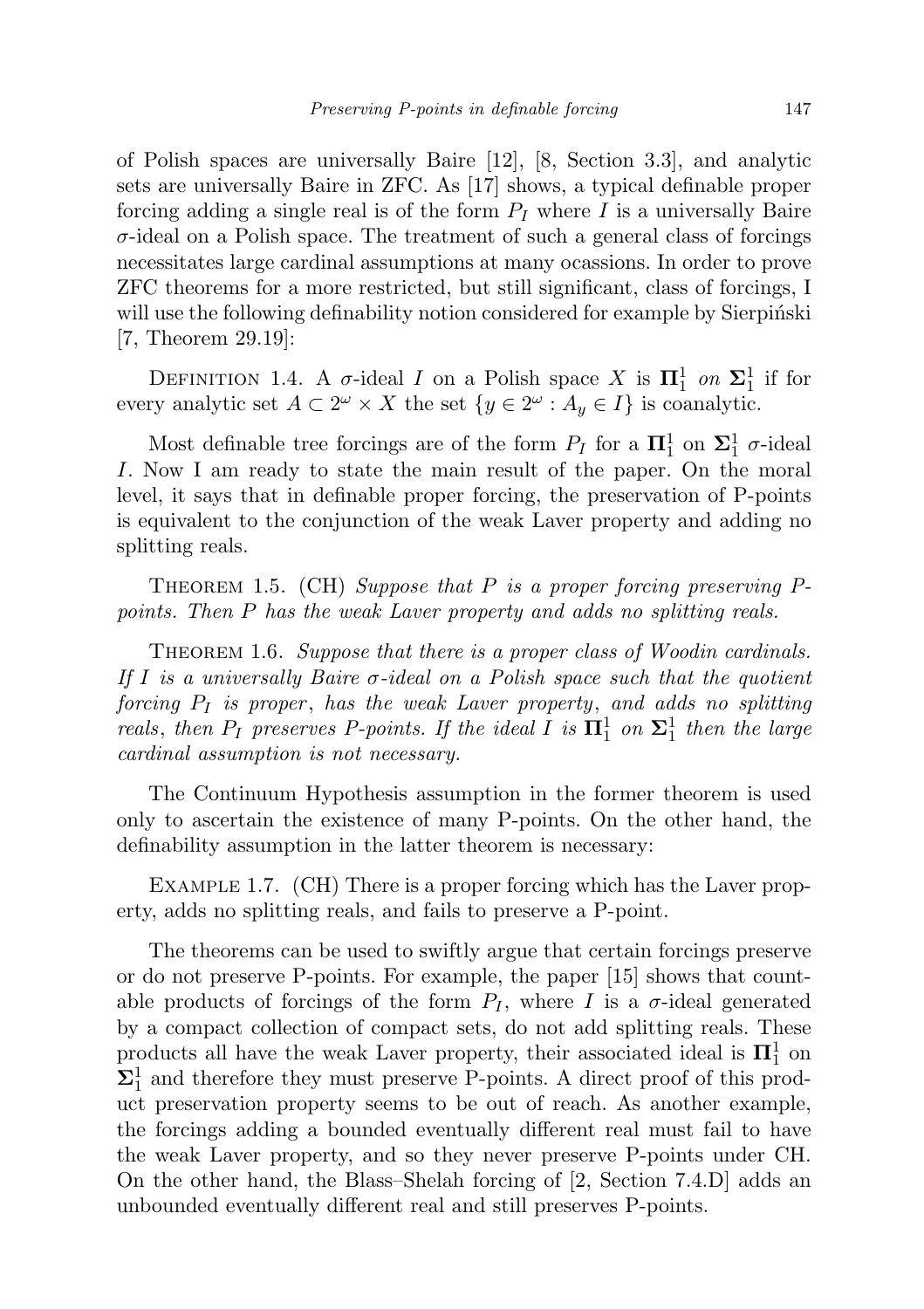The notation used in the paper follows the set-theoretic standard of [5]. The shorthand LC denotes the use of suitable large cardinal assumptions. If  $A \subset X \times Y$  is a set and  $x \in X$  is a point, then  $A_x$  is the vertical section of the set A corresponding to x.

**2. Proof of Theorem 1.5.** Suppose that the conclusion of Theorem 1.5 fails; I will argue that the assumption must fail as well. If P adds a splitting real, then P certainly destroys all nonprincipal ultrafilters. In the other case, the weak Laver property must fail for some function  $f \in \omega^{\omega}$ , and there is a condition  $p \in P$  forcing that  $\dot{g} < \dot{f}$  is a counterexample. Let  $U_n : n \in \omega$  be pairwise disjoint sets of the respective size  $f(n)$ , in some way identified with  $f(n)$ . Let J be the ideal on the countable set  $dom(J) = \bigcup_n \mathcal{P}(U_n)$  generated by singletons and sets  $a \subset \text{dom}(J)$  such that for every number  $n \in \omega$ , either  $a \cap \mathcal{P}(U_n) = 0$  or  $|\bigcap (a \cap \mathcal{P}(U_n))| > 2^n$ , or  $|U_n \setminus \bigcup (a \cap \mathcal{P}(U_n))| > 2^n$ .

CLAIM 2.1. The ideal J is an  $F_{\sigma}$  proper ideal.

*Proof.* The set  $F$  of generators is closed, and therefore compact, in the space  $\mathcal{P}(\text{dom}(J))$ . The ideal generated by a closed set of generators is always  $F_{\sigma}$ , since the finite union map is continuous on the compact set  $F^n$  for every  $n \in \omega$ , its image is again a compact set, and the ideal J is the union of all of these countably many compact sets.

To see that  $dom(J) \notin J$ , suppose that  $a_i : i \in k$  are the generators of the ideal J. To show that they do not cover dom(J), find a number  $n \in \omega$ such that  $2^n > k$  and argue that there is a set  $b \subset U_n$  not in any of the sets  $a_i : i \in k$ . First, partition k into two pieces,  $k = z_0 \cup z_1$ , such that for  $i \in z_0, |\bigcap (a_i \cap \mathcal{P}(U_n))| > 2^n$  holds, and for  $i \in z_1, |U_n \setminus \bigcup (a \cap \mathcal{P}(U_n))| > 2^n$ holds. Use a counting argument to find pairwise distinct elements  $u_i : i \in k$ in the set  $U_n$  so that for  $i \in z_0$ ,  $u_i \in \bigcap (a_i \cap \mathcal{P}(U_n))$  holds, and for  $i \in z_1$ ,  $u_i \notin \bigcup (a \cap \mathcal{P}(U_n))$  holds. The set  $b = \{u_i : i \in z_1\}$  then belongs to none of the sets  $a_i : i \in k$ .

It follows from the definition of the ideal J that the forcing P below the condition p adds a set  $b \subset \text{dom}(J)$  such that no ground model J-positive set can be disjoint from it, or included in it. Namely, consider the set  $b = \{c \subset$  $U_n : \dot{g}(n) \in c, n \in \omega$ . Suppose that  $q \leq p$  is a condition, and  $a \subset \text{dom}(J)$ is a J-positive set. Then there must be infinitely many numbers  $n \in \omega$  such that  $a \cap \mathcal{P}(U_n) \neq 0$  and  $|\bigcap (a \cap \mathcal{P}(U_n))| \leq 2^n$ ; since  $\dot{g}$  is forced by p to be a counterexample to the weak Laver property, there must be a condition  $r \leq q$  and a number  $n \in \omega$  such that  $r \Vdash \dot{g}(n) \notin \bigcap (\check{a} \cap \mathcal{P}(U_n))$  and therefore  $r \Vdash \check{a} \not\subset \check{b}$ . Similarly, there must be infinitely many numbers  $n \in \omega$  such that  $a \cap \mathcal{P}(U_n) \neq 0$  and  $|U_n \setminus \bigcup (a \cap \mathcal{P}(U_n))| \leq 2^n$ , and by the failure of the weak Laver property, there must be a number n and a condition  $r \leq q$  forcing  $\dot{g}(n) \in \bigcup (a \cap \mathcal{P}(U_n))$  and so  $\check{a} \cap \dot{b} \neq 0$ .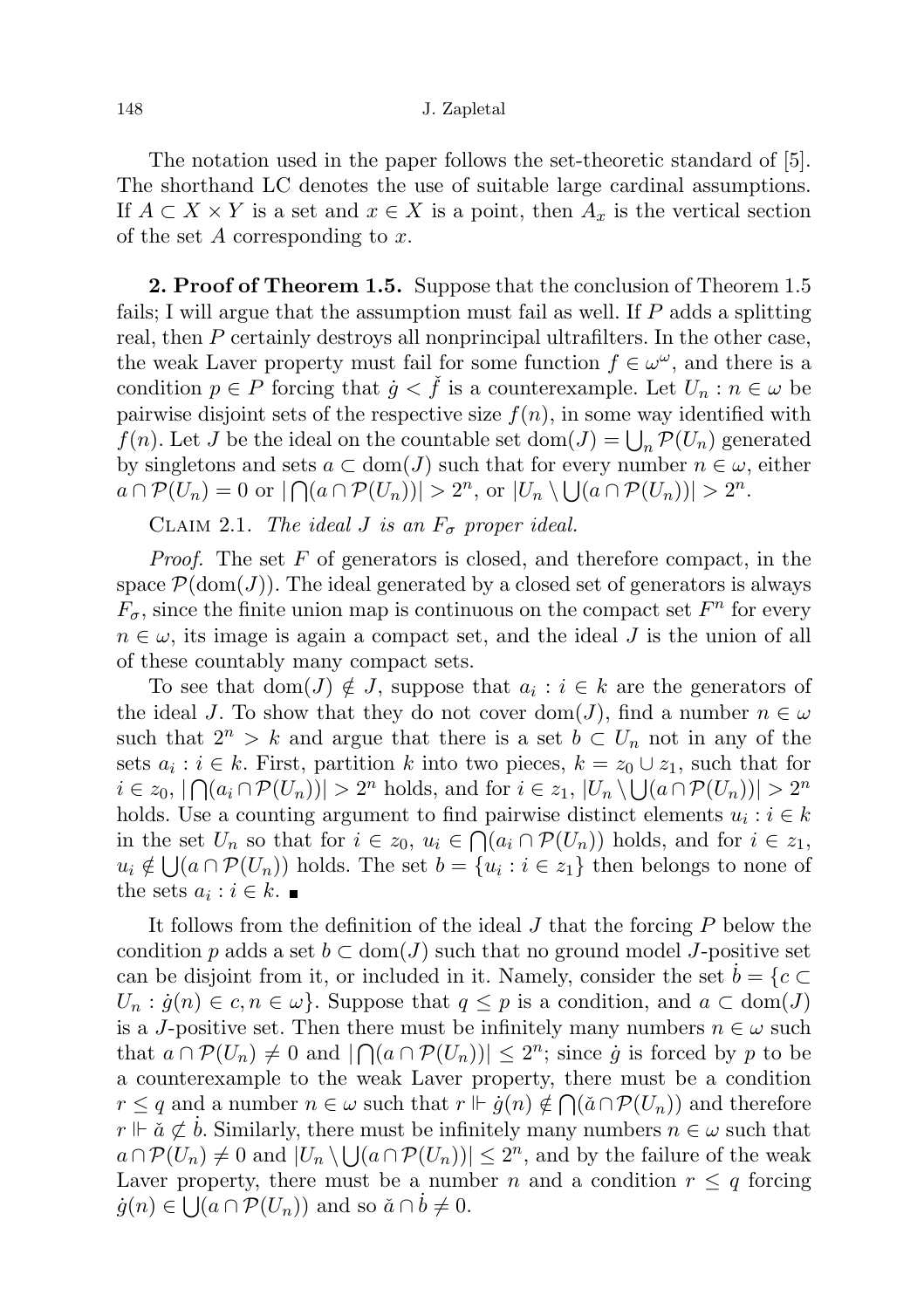It is now enough to extend the ideal J to a complement of a P-point, since then the previous paragraph shows that such a P-point cannot be preserved by the forcing  $P$  below the condition  $p$ . Such an extension exists, since the ideal J is  $F_{\sigma}$ ; the construction is well-known, I am not certain to whom to attribute it, it certainly easily follows from some fairly old results.

CLAIM 2.2. (CH) Whenever K is a proper  $F_{\sigma}$  ideal on a countable set, there is a P-point ultrafilter disjoint from K.

*Proof.* By a result of [6], the quotient poset  $\mathcal{P}(\omega)/I$  is countably saturated, in particular  $\sigma$ -closed. Any sufficiently generic filter over this poset will generate the desired P-point ultrafilter. Just build a modulo K descending  $\omega_1$ -chain  $a_\alpha$ :  $\alpha \in \omega_1$  of K-positive sets such that:

- $a_{\alpha+1}$  is either disjoint from or a subset of the  $\alpha$ th subset of  $\omega$  in some fixed enumeration;
- $a_{\alpha}$  is modulo finite included in all sets  $a_{\beta} : \beta \in \alpha$  for every limit ordinal α.

The first item shows that the sets  $a_{\alpha} : \alpha \in \omega_1$  generate an ultrafilter disjoint from  $K$ , the second item is to ensure that this ultrafilter will be a P-point. The induction itself is easy. At the successor step, note that if  $b \subset \omega$ is the  $\alpha$ th subset of  $\omega$  in a given enumeration, then one of the sets  $a_{\alpha} \cap b$ ,  $a_{\alpha} \setminus b$ will be K-positive, and it will serve as  $a_{\alpha+1}$ . At the limit stage of induction, use the result of Mazur [10] to find a lower semicontinuous submeasure  $\phi$ such that  $K = \{b \subset \omega : \phi(b) < \infty\}$ , enumerate  $\alpha = \{\beta_n : n \in \omega\}$ , and choose finite sets  $b_n \,\subset \,\bigcap_{m\in n} a_{\beta_m}$  of  $\phi$ -mass  $\geq n$ . The set  $a_\alpha = \bigcup_n b_n$  will work. ■

3. Proof of Theorem 1.6. This is more exciting. Assume that the assumptions hold. There are two auxiliary claims.

CLAIM 3.1. If K is an  $F_{\sigma}$  ideal on  $\omega, p \in P$  is a condition, and  $p \Vdash$  $b \subset \omega$ , then there are a ground model K-positive set and a condition  $r \leq p$ forcing it to be either disjoint from, or a subset of, the set  $b$ .

Proof. Use the result of Mazur [10] to find a lower semicontinuous submeasure  $\phi$  on  $\omega$  such that  $J = \{c \subset \omega : \phi(c) < \infty\}$ . Find pairwise disjoint sets  $c_n \,\subset \omega$  such that  $\phi(c_n) > n \cdot 2^{2^n}$ , this for every  $n \in \omega$ . Use the weak Laver property to find an infinite set  $a \subset \omega$ , sets  $d_n \subset \mathcal{P}(c_n)$  of the respective size  $\leq 2^n$ , and a condition  $q \leq p$  such that  $q \Vdash \forall n \in \check{a}$   $\check{b} \cap \check{c}_n \in \check{d}_n$ . Use the subadditivity of the submeasure  $\phi$  to find sets  $e_n \subset c_n$  of submeasure  $\geq n$  such that  $\forall f \in d_n$   $f \cap e_n = 0 \vee e_n \subset f$ , this for every  $n \in a$ . Thus  $q \Vdash \forall n \in a \check{e}_n \subset \check{b} \vee \check{e}_n \cap \check{b} = 0$ . Since P adds no splitting reals, there is a condition  $r \leq q$  and an infinite subset  $a' \subset a$  such that  $r \Vdash \forall n \in a'$   $\check{e}_n \subset \dot{b} \vee \forall n \in a'$   $\check{e}_n \cap \dot{b} = 0$ . In the first case, the ground model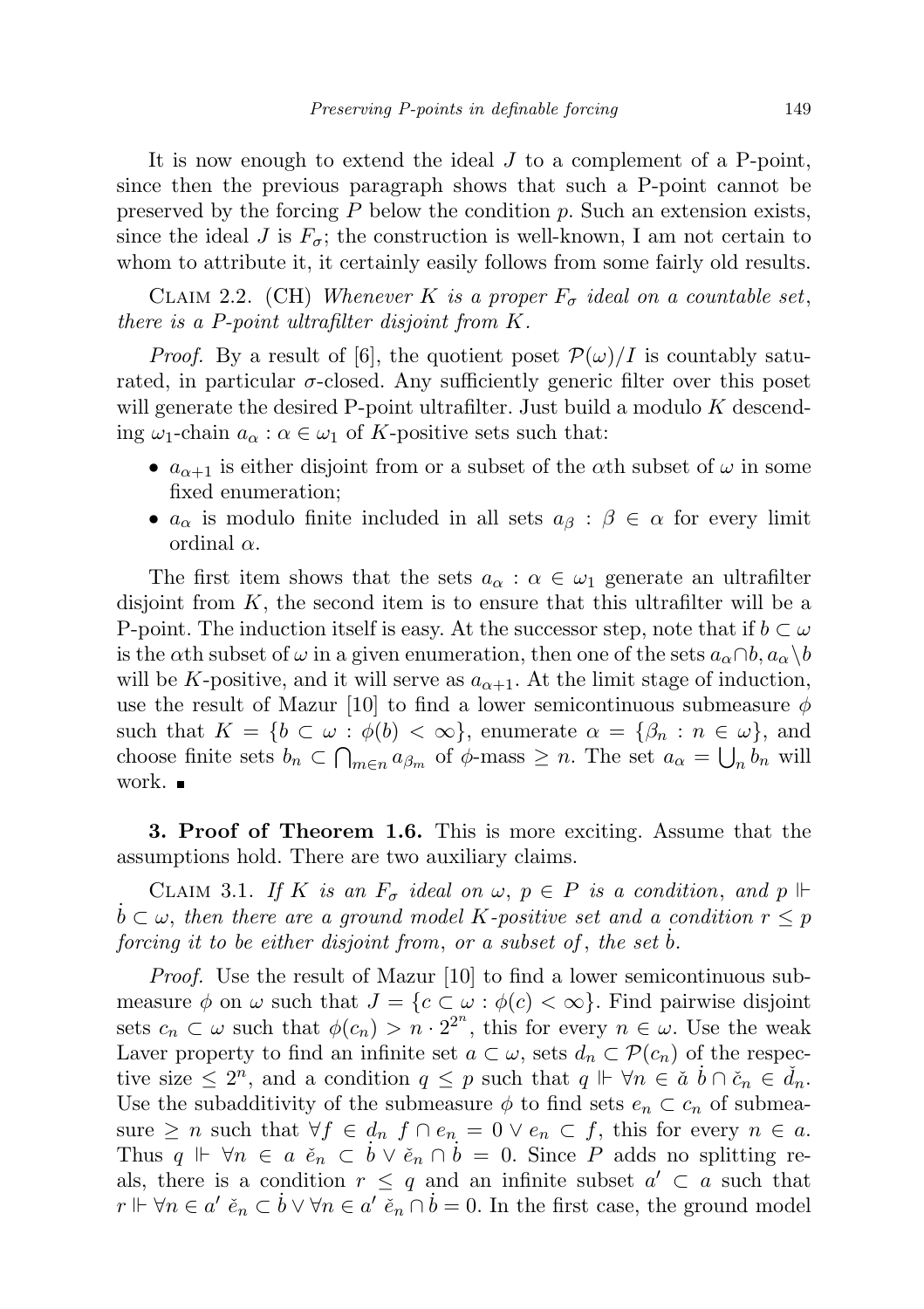J-positive set  $\bigcup_{n\in a'} e_n$  is forced to be a subset of  $\dot{b}$ , in the other case, this set is forced to be disjoint from  $b$  as desired.  $\blacksquare$ 

CLAIM 3.2.  $(ZFC + LC)$  If U is a P-point and J is a universally Baire ideal disjoint from U, then there is an  $F_{\sigma}$  ideal  $K \supset J$  disjoint from U. If J is analytic then no large cardinals are needed.

Note that Claims 2.2 and 3.2 together yield a complete characterization of analytic ideals on  $\omega$  that are disjoint from a P-point under CH: these are exactly those ideals that can be extended to nontrivial  $F_{\sigma}$  ideals.

Proof. I will prove the large cardinal version with a direct determinacy argument and then use the Kechris–Louveau–Woodin dichotomy to argue for the analytic case in ZFC.

Recall the Galvin–Shelah game theoretic characterization of P-points: the ultrafilter  $U$  is a P-point if and only if Player I has no winning strategy in the P-point game where he chooses sets  $a_n \in U$ , Player II chooses their finite subsets  $b_n \subset a_n$ , and Player II wins if  $\bigcup_n b_n \in U$  [2, Theorem 4.4.4]. Now consider the same game, except the winning condition for Player II is replaced with  $\bigcup_n b_n \notin J$ . This is certainly easier to win for Player II, and so Player I still does not have a winning strategy. Now, however, the payoff set is universally Baire and one can use the large cardinal assumptions and determinacy results [9] to argue that the game is determined and Player II must have a winning strategy  $\sigma$ .

Let  $M$  be a countable elementary submodel of a large enough structure containing the strategy  $\sigma$ . For every position  $p \in M$  of the game that respects the strategy  $\sigma$  and ends with a move of Player II, let  $u_p = \{b \in$  $[\omega]^{<\aleph_0}$ :  $\exists a \in U \, p^{\frown} a^{\frown} b$  is a position respecting the strategy  $\sigma$  and let  $F_p = \{c \subset \omega : c \text{ has no subset in } u_p\}.$  The sets  $F_p \subset \mathcal{P}(\omega)$  are closed and disjoint from the ultrafilter U, since for every set  $a \in U$  the strategy  $\sigma$  must answer a with its subset. Thus, the sets  $F_p : p \in M$  generate an  $F_{\sigma}$  ideal K on  $\omega$  disjoint from the ultrafilter U. I must show that  $J \subset K$ holds.

Suppose  $c \subset \omega$  is not in the ideal K. By induction on  $n \in \omega$  find sets  $a_n \in U \cap M$  such that when Player I plays these sets in succession, the strategy  $\sigma$  always responds with a subset of c. Suppose the sets  $a_n : n \in m$ have been built, and let  $p \in M$  be the corresponding position of the game. Since  $c \notin F_p$ , there must be a set  $a_m$  such that the strategy responds to the move  $a_m$  by a subset of c. This concludes the inductive construction. In the end, the strategy  $\sigma$  won the infinite play against the sequence  $a_n : n \in \omega$ of Player I's challenges. Thus the set  $\bigcup_n b_n$  it produced was not *J*-positive. This set is a subset of the set c by the inductive construction, and therefore  $c \notin J$  as required.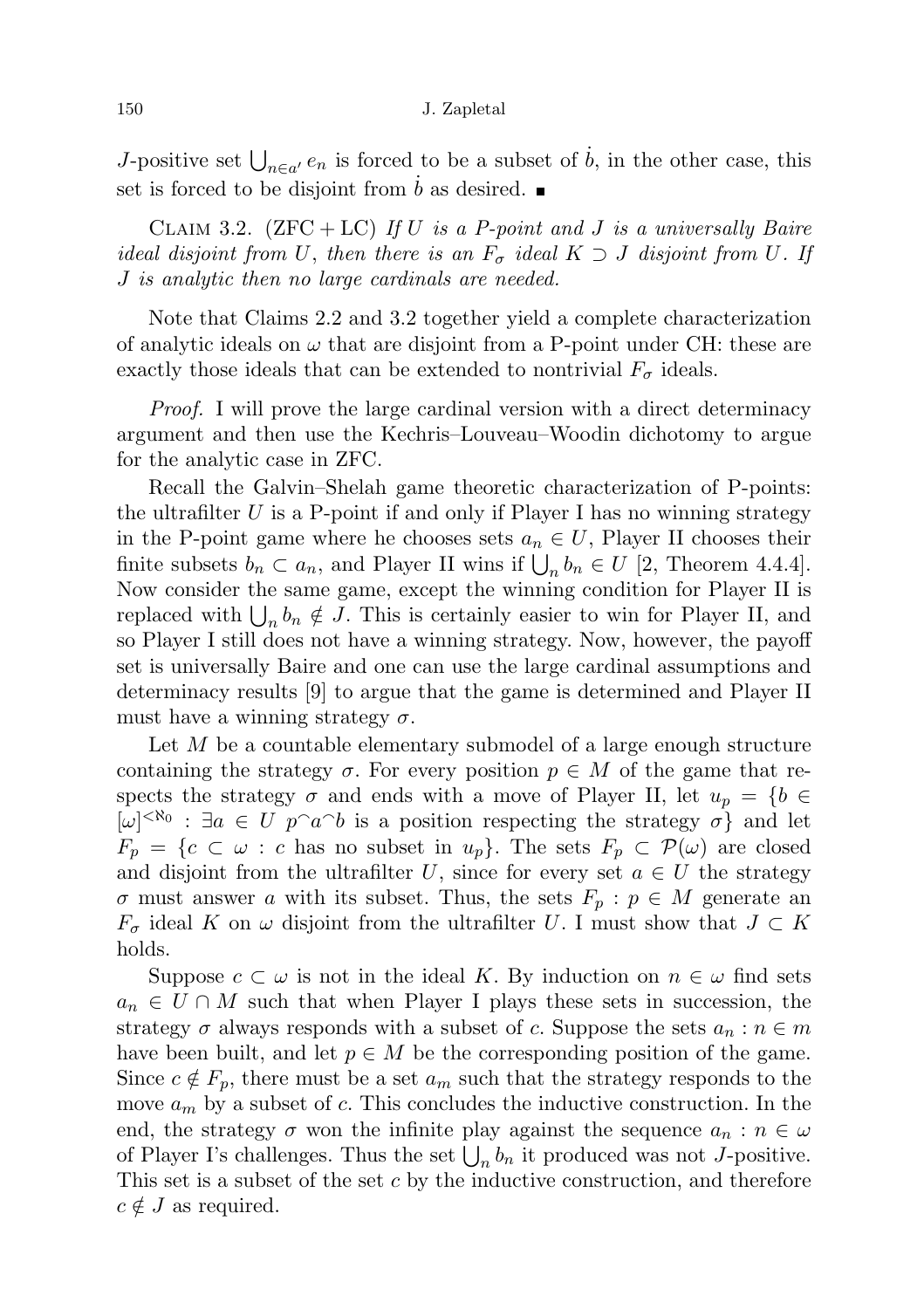Now for the ZFC case, let J be an analytic ideal disjoint from the P-point ultrafilter U. If J can be separated from U by an  $F_{\sigma}$  set  $K_0$ , then the ideal K generated by this set is still  $F_{\sigma}$ , still disjoint from U, and it includes J as desired. If J cannot be so separated, then the Kechris–Louveau–Woodin dichotomy [7, Theorem 21.22] shows that there is a perfect set  $C \subset J \cap U$ such that  $C \cap U$  is countable and dense in C. I will use it to construct a winning strategy for Player I in the P-point game, yielding a contradiction and completing the proof. Let  $c_n : n \in \omega$  be an enumeration of the set  $C \cap U$ . Player I will win by playing sets  $a_n \in C \cap U$  and on the side writing down finite initial segments  $b'_n \subset a_n$  which include Player II's answer  $b_n$  in such a way that

- $a_n$  contains  $\bigcup_{i \in n} b'_i$  as an initial segment;
- $a_n \neq c_n$  and  $c_n$  does not contain  $\bigcup_{i \in n+1} b'_i$  as an initial segment.

This is easily possible. In the end, the set  $\bigcup_{n\in\omega}b'_n\subset\omega$  is the limit of the sets  $a_n \in C \cap U$ , and therefore it belongs to  $\overline{C}$  by the first item, and it is not equal to any of the sets in  $C \cap U$  by the second item. Consequently, it must belong to the ideal J, and since the set  $\bigcup_{n\in\omega}b_n$  is included in it, it means that Player I won.

Theorem 1.6 now follows easily. Suppose P is a proper forcing,  $P = P_I$  for some universally Baire  $\sigma$ -ideal on a Polish space X, U is a P-point,  $B \in P_I$ is a condition and  $B \Vdash b \subset \omega$  is a set. I must find a condition  $C \subset B$  and a set  $a \in U$  such that  $C \Vdash \dot{b} \cap \check{a} = 0 \vee \check{a} \subset \dot{b}$ . By strengthening the condition B I may assume that there is a Borel function  $f : B \to \mathcal{P}(\omega)$  such that  $B \Vdash \dot{b} = \dot{f}(\dot{x}_{gen})$ . Consider the set  $J_0 = \{a \subset \omega : \exists C \subset B \ C \Vdash \check{a} \cap \dot{b} = 0 \lor C \Vdash$  $\check{a} \subset \check{b}$  = { $a \subset \omega$  : { $x \in B$  :  $f(x) \cap a = 0$ }  $\notin I \vee \{x \in Ba \subset f(x)\}\notin I$ . If it is not disjoint from the P-point U, then we are done. If  $J_0 \cap U = 0$ , then even the ideal J generated by  $J_0$  is disjoint from U. The ideal J is universally Baire, and if the  $\sigma$ -ideal I is  $\mathbf{\Pi}^1_1$  on  $\mathbf{\Sigma}^1_1$  then J is in fact analytic. Claim 3.2 now shows that there is an  $F_{\sigma}$  ideal  $K \supset J$  disjoint from U. Claim 3.1 shows that there is a condition  $C \subset B$  and a K-positive set  $a \subset \omega$  such that  $C \Vdash \check{a} \cap \check{b} = 0$  or  $C \Vdash \check{a} \subset \check{b}$ . This however contradicts the definition of the set  $J_0 \subset K!$ 

4. Proof of Example 1.7. Suppose that the Continuum Hypothesis holds, and fix a Ramsey ultrafilter U. Consider the partial order  $P_U$  consisting of those pruned trees  $T \subset 2^{\lt \omega}$  such that there is a set  $a \in U$  such that a node in  $T$  is a split node if and only if its length is in the set  $a$  ordered by inclusion. The forcing  $P_U$  witnesses the conclusion of Example 1.7. It is clear that the generic real  $\dot{x}_{gen}$ , the union of the intersection of all trees in the generic filter, is a function in  $2^{\omega}$  which is not constant on any set in the ultrafilter U. The forcing also has the Sacks property and adds no splitting reals.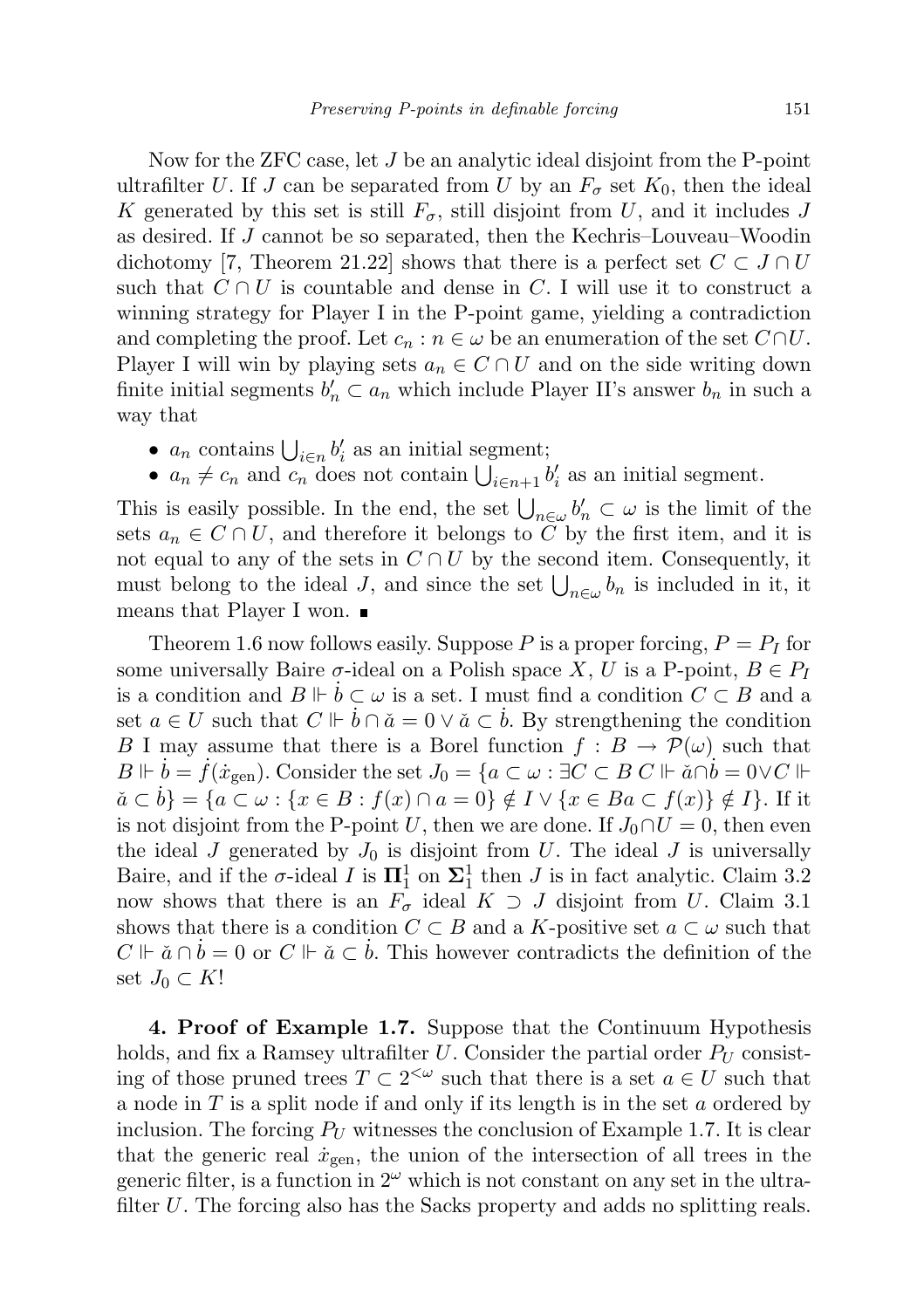Instead of the somewhat slippery argument for this latter statement, I will prove a closely related fact. Consider the symmetric Sacks forcing P of [13]. It consists of those pruned trees  $T \subset 2^{\langle \omega \rangle}$  such that there is an infinite set  $a \subset \omega$  such that a node in T is a splitnode if and only if its length is in the set  $a$ , ordered by inclusion. It is not difficult to see that the forcing P splits into a two-step iteration,  $P = Q * P_{\dot{U}}$ , where Q is the ordering of infinite subsets of  $\omega$  with modulo finite inclusion, and  $\dot{U}$  is the Q-name for the Ramsey ultrafilter added by Q. A standard fusion argument directly transferred from the usual Sacks forcing case shows that the symmetric Sacks forcing has the Sacks property. It is significantly harder to show that P adds no splitting reals; it follows for example from the upcoming work of  $[15]$ . Now, summing up, it is clear that in the Q extension, there is a forcing, namely  $P_U$ , which has the Sacks property and adds no splitting reals, and adds a function from  $\omega$  to 2 which is not constant on any set in the Ramsey ultrafilter U.

5. Applications of the main theorems. Theorems 1.5 and 1.6 can be used in two directions: to ensure that certain forcings preserve P-points, and to prove that other forcings do not preserve P-points. In this brief section I will give examples of both.

An important and well studied class of forcings consists of the quotient forcings obtained from ideals on a Polish space X generated by a compact collection of compact sets in the hyperspace  $K(X)$  [17, Theorem 4.1.8]; this is a slight generalization of the fairly common limsup infinity tree forcings of [14]. These quotient forcings do not add splitting reals and have the weak Laver property; therefore, they preserve P-points. Their countable products are more difficult to analyze. However, a simple fusion argument shows that the products possess the weak Laver property, and a subtle combinatorial argument [15] shows that the products do not add splitting reals. Theorem 1.6 then implies the conclusion:

PROPOSITION 5.1. The countable product of quotient forcings of  $\sigma$ -ideals generated by a compact collection of compact sets preserves P-points.

The methods of [15] show that many other forcings, including the wide Silver forcing, symmetric Sacks forcing [13], and the  $E_0$  and  $E_2$  forcings [17, Section 4.7], do not add splitting reals. The forcings just named all have the weak Laver property, and therefore, by Theorem 1.6, they also preserve P-points. This is perhaps not quite surprising, but a direct proof seems to be out of reach.

As an example of the application in the opposite direction, let me include

PROPOSITION 5.2. (CH) If P is a forcing adding a bounded eventually different real, then P fails to preserve P-points.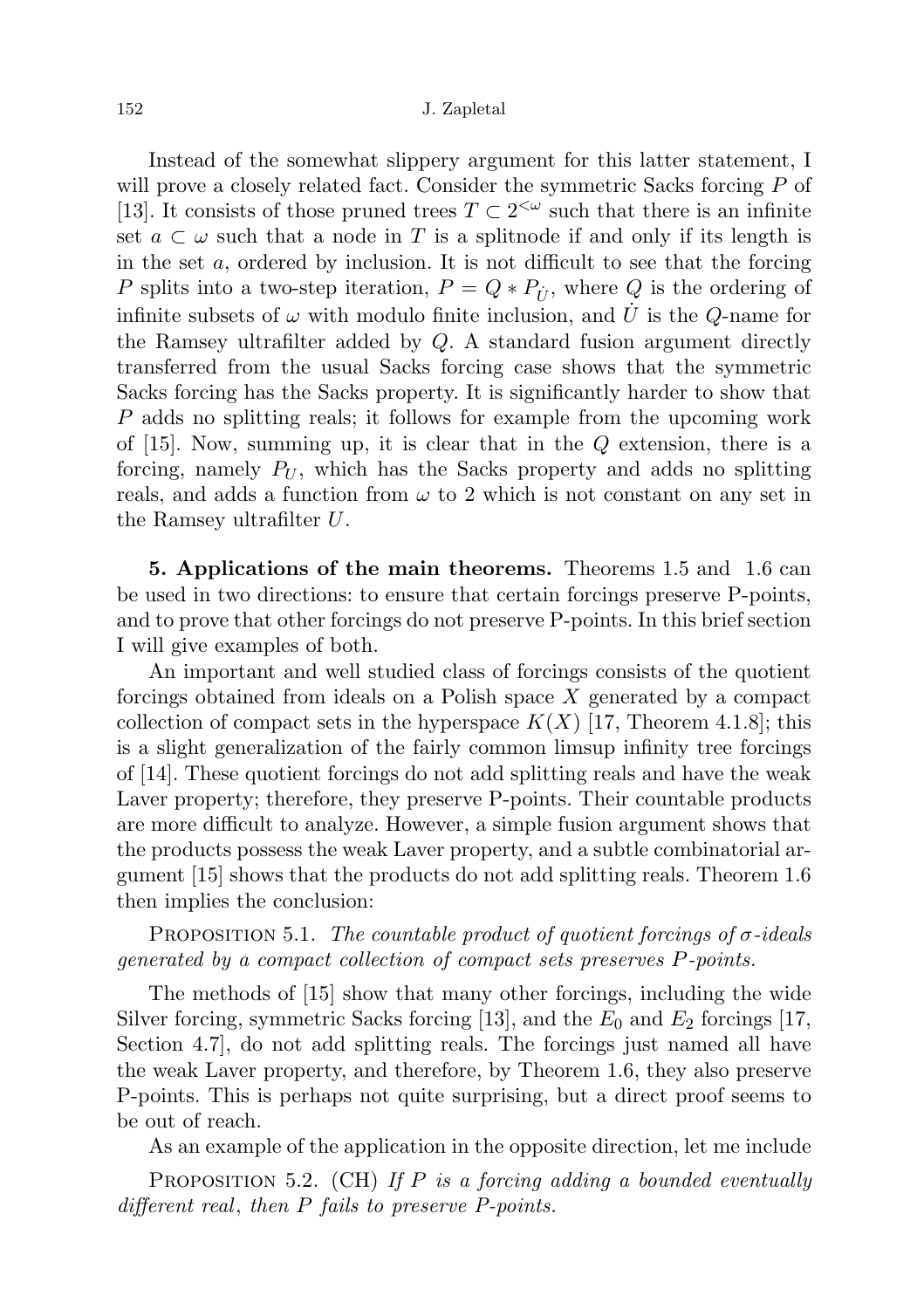Note that every bounding forcing making the set of all ground model reals meager falls into this category essentially by [2, Theorem 2.4.7]. Thus, for example, forcing with an ideal associated with a Ramsey capacity is bounding and adds no splitting reals [17, Theorem 4.3.25], but it must destroy a P-point. On the other hand, the Blass–Shelah forcing makes the set of ground model reals meager, it is not bounding, and it preserves P-points.

Proof. It will be enough to show that P fails the weak Laver property. Suppose  $\dot{g}$  and f are a P-name and a function in  $\omega^{\omega}$  respectively such that  $P \Vdash \dot{g} < \check{f}$  and for every ground model function  $h \in \omega^{\omega}$ ,  $\dot{g} \cap \check{h}$  is finite. Let  $\omega = \bigcup_n b_n$  be a partition of  $\omega$  into finite sets of the respective size  $2^n$ , let  $\bar{f}(n)$  be the set  $\pi_{i\in b_n}f(i)$  and let  $\bar{g} \in \Pi_n \bar{f}(n)$  be the name for the function in the extension defined by  $\bar{g}(n) = \dot{g}(\check{b}(n))$ . I claim that  $\bar{f}, \bar{g}$  witness the failure of the weak Laver property.

Indeed, if  $a \text{ }\subset \text{ }\omega$  were an infinite set, h a ground model function on a such that  $h(n)$  is a subset of  $\bar{f}(n)$  of size  $\langle 2^n \rangle$  and  $p \in P$  a condition forcing  $\forall n \in a \bar{g}(n) \in \check{h}(n)$ , one could find surjections  $u_n : b_n \to h(n)$  for every number  $n \in a$ , find a function  $k \in \omega^{\omega}$  such that  $k(i) = u_n(i)(i)$  for every  $n \in a$  and every  $i \in b_n$ , and conclude that  $p \Vdash k \cap \dot{g}$  is infinite. This contradicts the assumptions on the name  $\dot{g}$ .

Acknowledgements. This research was partially supported by NSF grant DMS 0801114 and Institutional Research Plan No. AV0Z10190503 and grant  $IAA100190902$  of GA AV CR.

## References

- [1] B. Balcar, T. Jech, and T. Pazák, *Complete ccc algebras, the order sequential topol*ogy, and a problem of von Neumann, Bull. London Math. Soc. 37 (2005), 885–898.
- [2]  $\Gamma$ . Bartoszyński and H. Judah, Set Theory. On the Structure of the Real Line, A K Peters, Wellesley, MA, 1995.
- [3] A. Blass and S. Shelah, *There may be simple*  $p_{N_1}$  *and*  $p_{N_2}$ -points and the *Rudin*-Keisler ordering may be downward directed, Ann. Pure Appl. Logic 33 (1987), 213– 243.
- [4] Q. Feng, M. Magidor, and H. Woodin, Universally Baire sets of reals, in: H. Judah et al. (eds.), Set Theory of the Continuum, MSRI Publ. 26, Springer, New York, 1992, 203–242.
- [5] T. Jech, Set Theory, Academic Press, San Diego, 1978.
- [6] W. Just and A. Krawczyk, On certain Boolean algebras  $\mathcal{P}(\omega)/I$ , Trans. Amer. Math. Soc. 285 (1984), 411–429.
- [7] A. S. Kechris, Classical Descriptive Set Theory, Springer, New York, 1994.
- [8] P. B. Larson, The Stationary Tower Forcing, Univ. Lecture Ser. 32, Amer. Math. Soc., Providence, RI, 2004.
- [9] A. Martin, An extension of Borel determinacy, Ann. Pure Appl. Logic 49 (1990), 279–293.